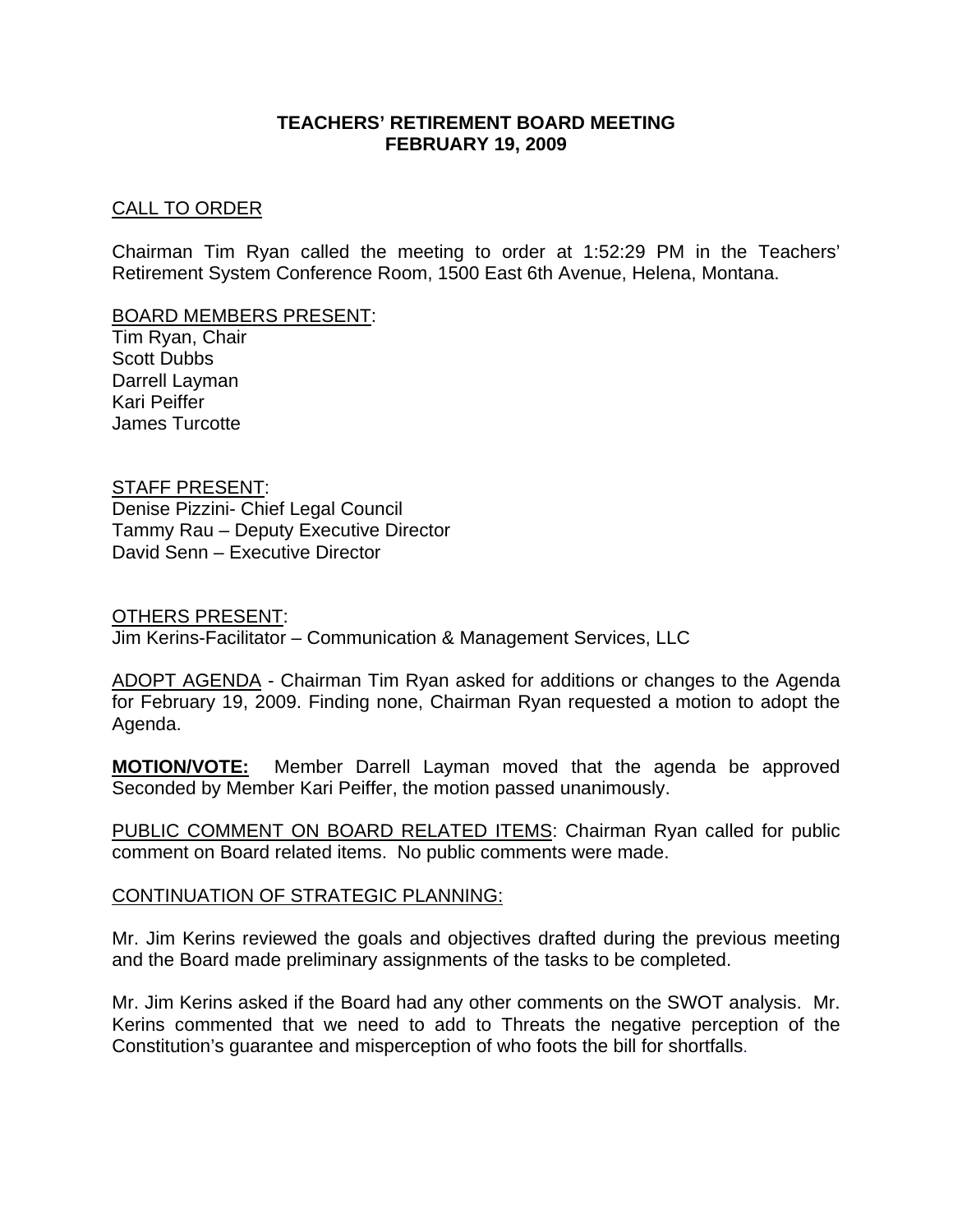Teachers' Retirement Board Minutes February 19, 2009

Mr. Kerins recapped that the first goal would be to develop guardrails and perimeters under Communication and Outreach objective; proactively sharing information and facts of the Retirement system, and to address negative inaccurate information with the facts. Four objectives would be consolidated under Communication and Outreach:

- Develop outreach program and hire a communication officer
- Develop and expand communication/education initiative
- Use Technology to improve communication
- Develop and enhance collaborative relationships with affinity groups

Goal 2 would be to develop and evaluate alternatives to ensure the long-term stability of the current fund; adapt to changes in external environment; align system benefits, requirements with member, employer and system needs;

Objectives:

- A. Maintain an actuarially sound qualified retirement plan
- B. Support legislation that will require an interim committee to compare and contrast various options for redesigning the system for members hired after July 1, 2011, including money purchase plan design options and other alternatives and hybrid defined benefit plan options that will ensure members have a guaranteed benefit in retirement
- C. Implement a new plan design effective July 1, 2011

Goal 3 would include organization developments such as Infrastructure, of the Staff, & Board Members:

Objectives:

- A. Board education
- B. Staff education & professional development
- C. Develop and implement and agency succession plan
- D. Information systems maintenance and development
- E. Security disaster recovery and business resumption
- F. Expand organizational goals
- G. Continue with performance pay system
- H. Continuing to work with our partners on joint issues

The Board agreed that the key goals and objectives they would like to address right away would be:

- Writing a position profile and hiring a Communications Officer by July 1, 2009
- Develop and expand communication education initiative
- Use technology to improve communication request a 1-800 number
- Perimeters of liabilities of other people if Denise could have that done by the May Board meeting. ???
- New plan design support legislation to develop a new system
- Require Board Members to attend NCTR trustee workshops
- Start a Training plan for the New board member